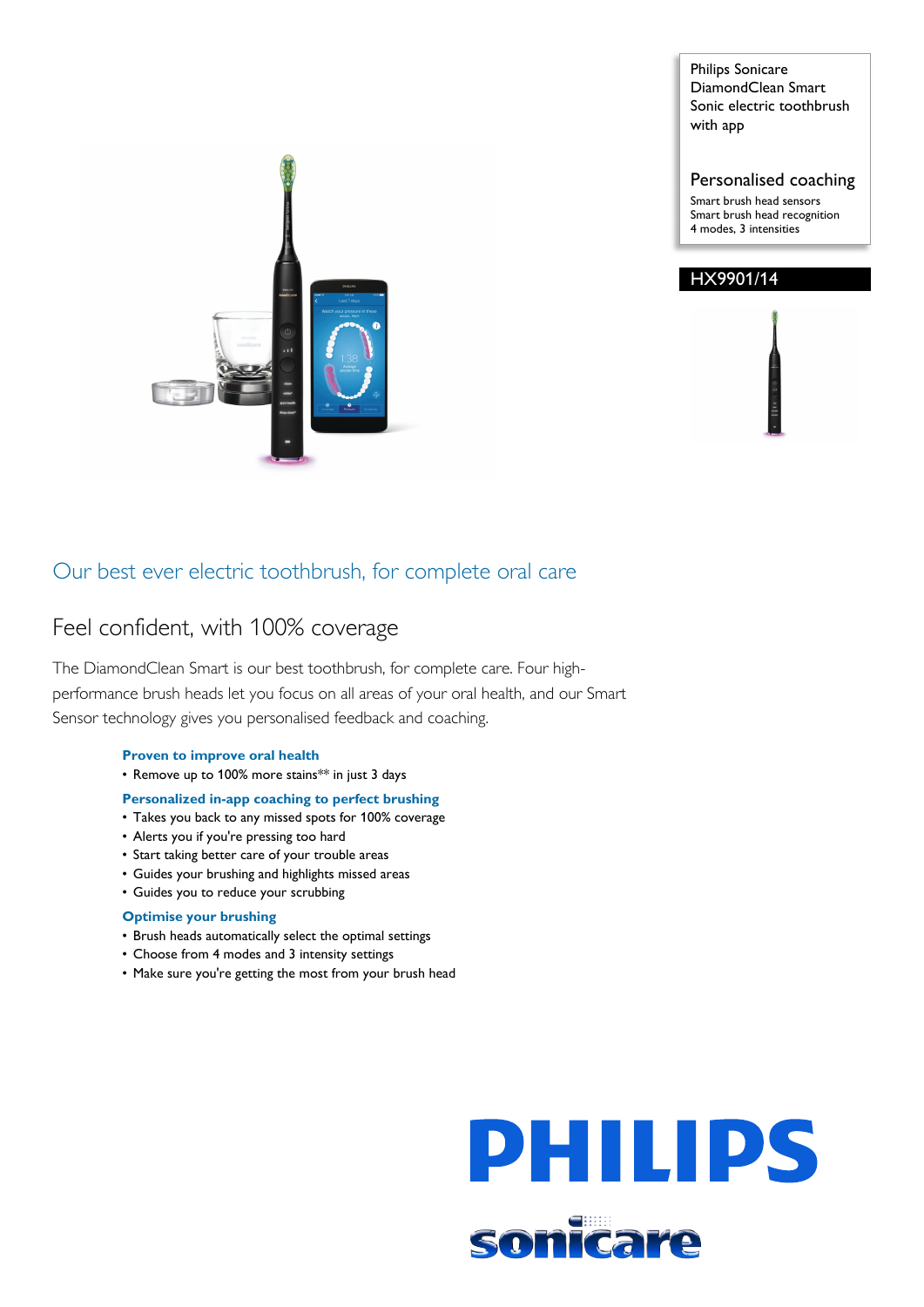# **Highlights**

## **Whiter teeth, fast**



Click on the W3 Premium White brush head to remove surface stains and reveal your whitest smile. With its densely packed central stain removal bristles, it's clinically proven to remove up to 100% more stains in just three days.\*\*

## **Never miss a spot**



The Philips Sonicare app lets you know when you've achieved a thorough clean and coaches you to be a better, more mindful brusher.

## **TouchUp feature**



If you happen to miss a spot while brushing your teeth, your app's TouchUp feature will show you. You can then go back for a second pass, and be confident you are getting a complete clean, every time.

#### **Smart replacement reminders**



Brush heads wear out over time and become less effective at removing plaque. With smart brush head recognition you'll never lose track of when to replace your brush head. Your toothbrush tracks how long and hard you've brushed with each brush head, and will alert you when it's time to replace. You can also monitor the lifetime of your brush heads in the Philips Sonicare app, and even order replacements so you're never caught short.

## **Focus areas and goal-setting**



Any trouble areas your dentist has pointed out? We'll highlight them on your in-app 3D mouth map and remind you to pay extra attention to these areas.

#### **Too much pressure?**



You might not notice when you brush too hard, but your DiamondClean Smart will. If you use too much pressure, the light ring on the

end of your handle will flash. This is a gentle reminder to ease off the pressure and let your brush head do the work. 7 out of 10 people found that this feature helped them to become a better brusher.

#### **Easy does it**



With an electric toothbrush, you let the brush do the work. We've built a scrubbing sensor into your handle as a gentle reminder to reduce scrubbing. This way, you can improve your technique and get a gentler, more effective clean.

#### **BrushSync mode pairing**



Wondering which mode and intensity you should use? Wonder no longer. A microchip in your brush head tells your DiamondClean Smart which one you're using. So if you click on a gum-care brush head, for example, your toothbrush knows to select the optimal mode and intensity to provide gentle yet effective care for your gums. All you need to do is to press the power button.